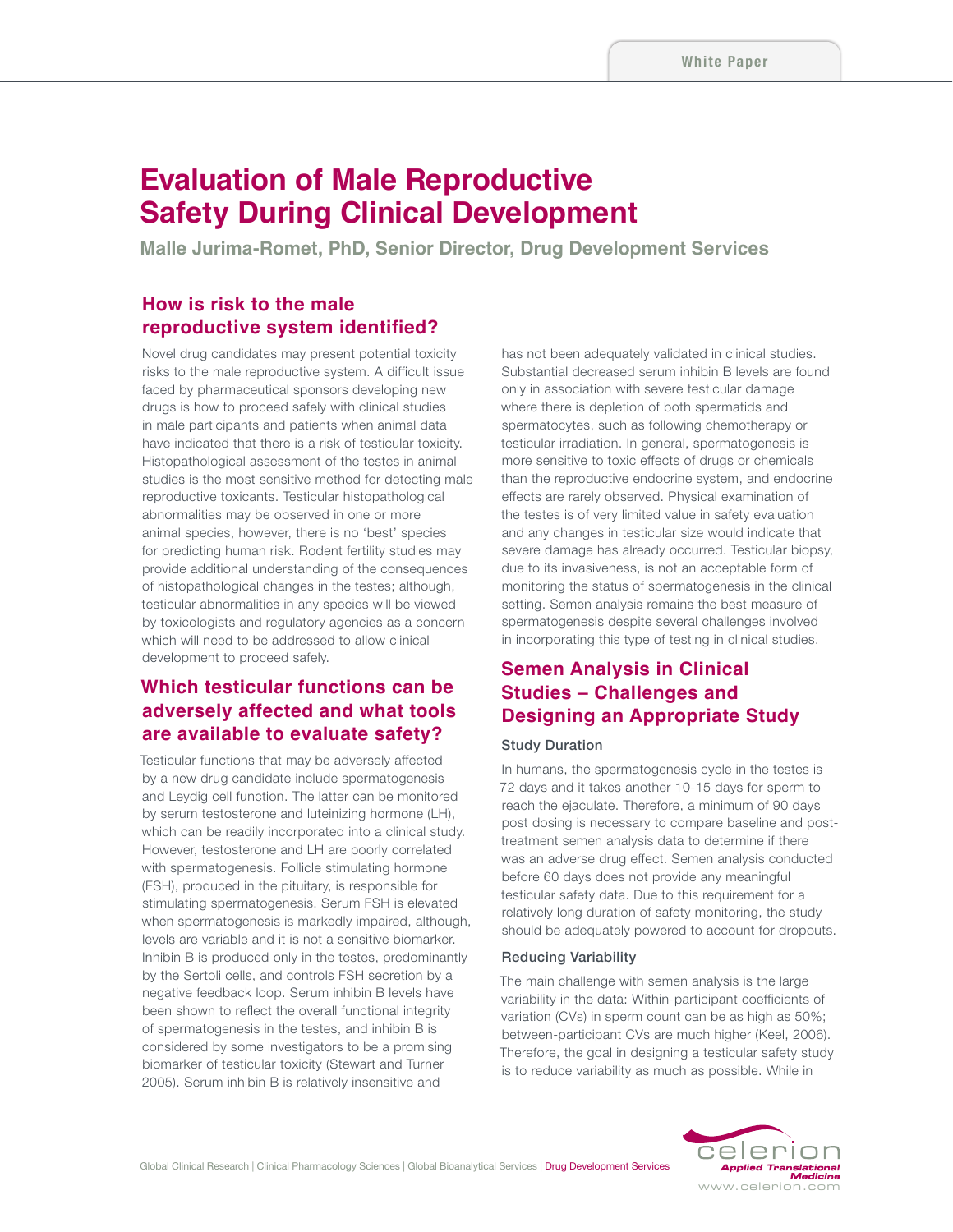theory, semen analysis may seem like a simple test to perform, in practice, it requires a great deal of technical expertise and care, and semen evaluation methodology is difficult to standardize between labs. To obtain reliable data from multi-center studies, comparable study populations (i.e. age range, health status) should be used and strict quality control protocols applied for the semen analysis procedures. Standardization of techniques with rigorous training of technicians at a central location has been shown to decrease variation in semen parameters (Brazil et al. 2004). It has been Celerion's experience that semen analysis conducted on site in the clinic by the same team of trained technicians, even for multi-center studies, will produce less variable semen analysis data than using more than one semen analysis lab and/or team of technicians.

Intra-individual CV in sperm concentration has been shown to decrease with increasing number of semen samples collected from the same participant. For example, in one study, the CV was 41% when two samples were analyzed, and decreased to 34% when three samples were analyzed (Carlsen et al. 2004). One semen sample per evaluation timepoint is not sufficient to obtain reliable semen analysis data. Generally, three semen samples are considered adequate. Ejaculatory frequency also contributes to variability in semen analysis data. Sperm concentration and semen volume increase with increasing duration of abstinence whereas sperm motility may decrease; sperm morphology is unaffected. Participants enrolled into a testicular safety evaluation study should be instructed to abstain for a minimum of 48 hours and maximally five days prior to baseline semen collection. Ideally, triplicate semen samples collected at each evaluation timepoint should be collected 48 hours apart with no ejaculations in between sample collection. Confinement of participants to the clinic throughout the period of semen collection can help to reduce non-compliance. Seasonal variation and geographical differences in semen data have been reported. A study comparing semen analysis data across different areas of the United States revealed that sperm concentration and motility was reduced in agricultural and semi-rural areas compared to urban areas (Swan et al. 2003). Exposure to agricultural chemicals may be a factor in reduced semen quality in agricultural and semi-rural areas. Therefore, when planning multi-site studies across different geographies, these sources of variation should be considered and their contribution minimized as much as possible.

Standardization of laboratory techniques is critical for reducing variability in semen analysis data. Although the World Health Organization (WHO) standards are

recognized worldwide as the gold standard for semen testing, in practice, many laboratories are not familiar with these recommendations or may disregard them (Keel, 2004). Proficiency testing is a process of external, interlaboratory quality control in which identical semen samples are tested by participating laboratories, and the test results are compared with the collective performance of all participating labs. Sponsors planning to conduct a testicular safety evaluation study should ensure that the andrology lab(s) performing the semen analysis participates in a proficiency testing program, with an up-to-date accreditation by the College of American Pathologists (CAPA), or other accreditationgranting organization which is recognized in the site country's jurisdiction.

Standardization of equipment used for semen analysis is also important. Even the type of counting chamber used for sperm counts can contribute to inter-lab variability. For example, sperm concentrations determined by the MicroCell chamber have been found to be lower and with less intra- and inter-technician variability than those obtained with a hemacytometer chamber (Brazil et al. 2004).

#### Semen Parameters

Parameters that are evaluated in semen analysis include semen volume, sperm concentration, sperm motility and viability, and sperm morphology. Semen volume can vary considerably between and within participants, with factors such as ejaculatory frequency contributing to the variability, as discussed above. Low semen volume can have a number of causes including improper sample collection and ejaculatory dysfunction, which is not uncommon. Low testosterone levels can also result in reduced semen volume. The sperm concentration is commonly referred to as the sperm count. The total number of sperm in the ejaculate is often termed the total sperm count. Sperm movement is measured by two parameters: percent of sperm that demonstrates flagellar movement, which is termed motility and ranges from 0 to 100%, and an assessment of the speed at which sperm move in a forward direction, which is termed forward progression. In most cases of non-motility, the sperm are non-viable, however, in some cases of ultrastructural damage to spermatozoa, the non-motile sperm may still be viable. Therefore, sperm viability testing is used to determine if nonmotile sperm are alive or dead. Viability testing can be performed using one of two approaches, dye exclusion or hypoosmotic sperm swelling. Morphology evaluation requires the preparation of stained cytologic smears, and is the most labor intensive part of semen analysis.

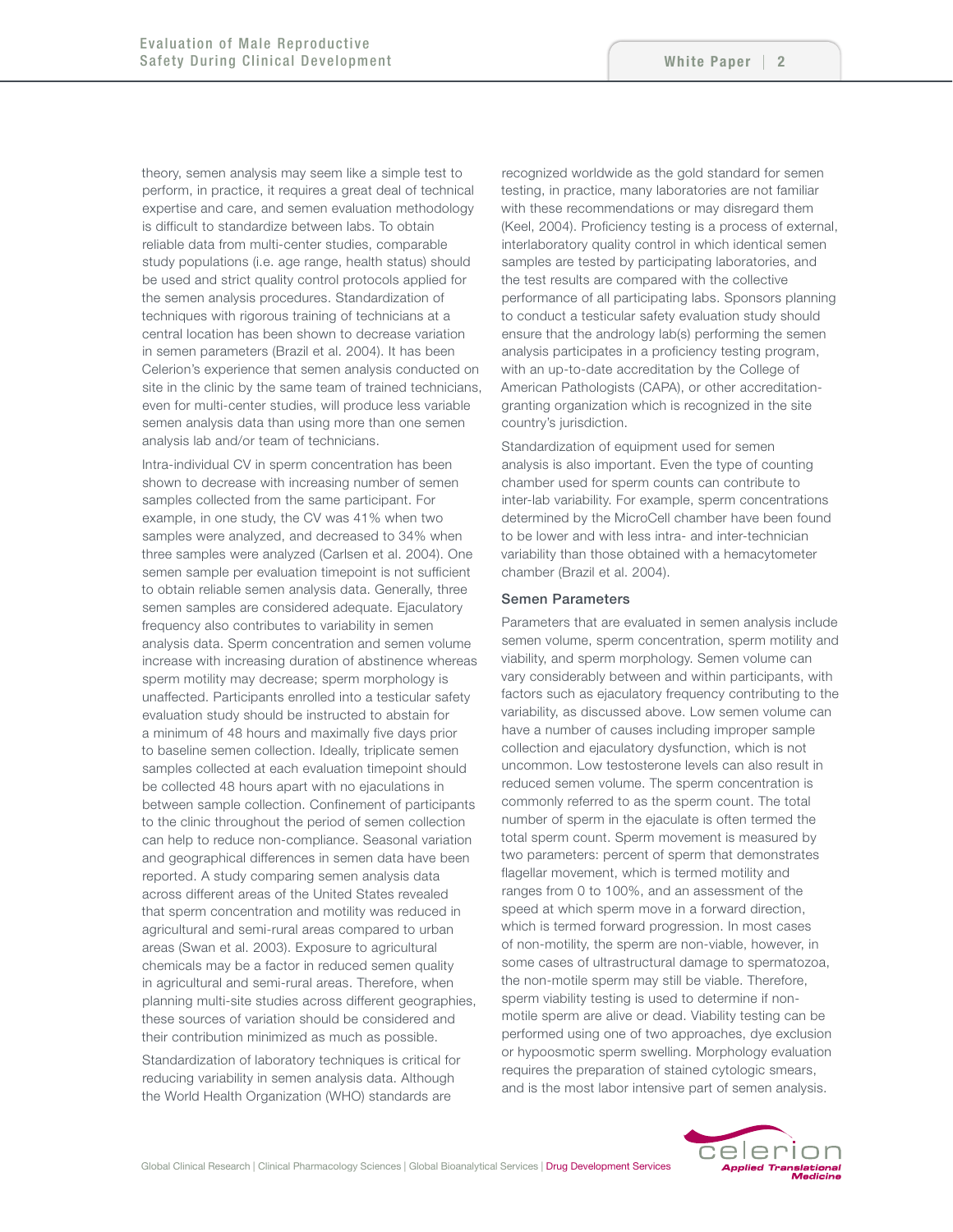There are several scoring methods in use and proper clinical interpretation requires the investigator to be familiar with the scoring system of the laboratory. Strict criteria, such as Kruger's criteria, classify sperm as having normal morphology only if the sperm shape falls within strictly defined parameters of shape (Sigman and Zini 2009).

#### Data Analysis

Clinical studies to evaluate testicular safety are typically designed as non-inferiority studies comparing "response rates" between drug- and placebo-treated groups, where "responder" is defined as a participant who demonstrates a 50% or greater decrease from baseline in either sperm concentration or total motile sperm count. Because sperm concentrations can be highly variable within the same participant, a decrease from baseline of at least 50% is considered clinically significant for individual participants.

Secondary endpoints may include changes from baseline in other semen analysis parameters such as semen volume, sperm motility and morphology. Since semen data are not part of routine safety analysis in Phase I studies, principal investigators may not be familiar with interpreting out-of-normal-range results for individual participants. A qualified andrology laboratory can assist with data interpretation or if study oversight is provided by an external data safety monitoring board, urology expertise should be included among the membership.

To determine if the drug distributes to the genital tract, drug exposure in seminal fluid should be evaluated if possible. This requires the development of a bioanalytical method to measure the drug and any major metabolites in semen.

Baseline responder rates may vary from study to study, depending on the study population (age, healthy participants or patients), whether the study is a singlecenter or multi-center study, location of sites, and whether the semen analysis is performed by a central laboratory or multiple laboratories. If background responder rates are unknown (which often is the case), it is prudent to use a conservative approach when calculating the sample size required for demonstrating a difference between drug and placebo groups. Responder rates in placebo-treated participants of 2-7% have been reported in a population of older (>45 years) healthy men or with mild erectile dysfunction (Hellstrom et al. 2008). Importantly, risk-benefit factors must be considered and the minimum number of participants should be exposed to the drug while maintaining adequate statistical power. The Informed Consent Form (ICF) should discuss the potential risks in appropriate detail and language.

### **Conclusion**

Designing and conducting a clinical study to evaluate the potential for testicular toxicity of a new drug is challenging and requires specialized knowledge and expertise. Reducing the variation in semen analysis data is a key goal to obtaining meaningful results. Celerion has conducted several testicular safety evaluation studies in recent years and can assist the design and conduct of these studies to meet regulatory acceptance.